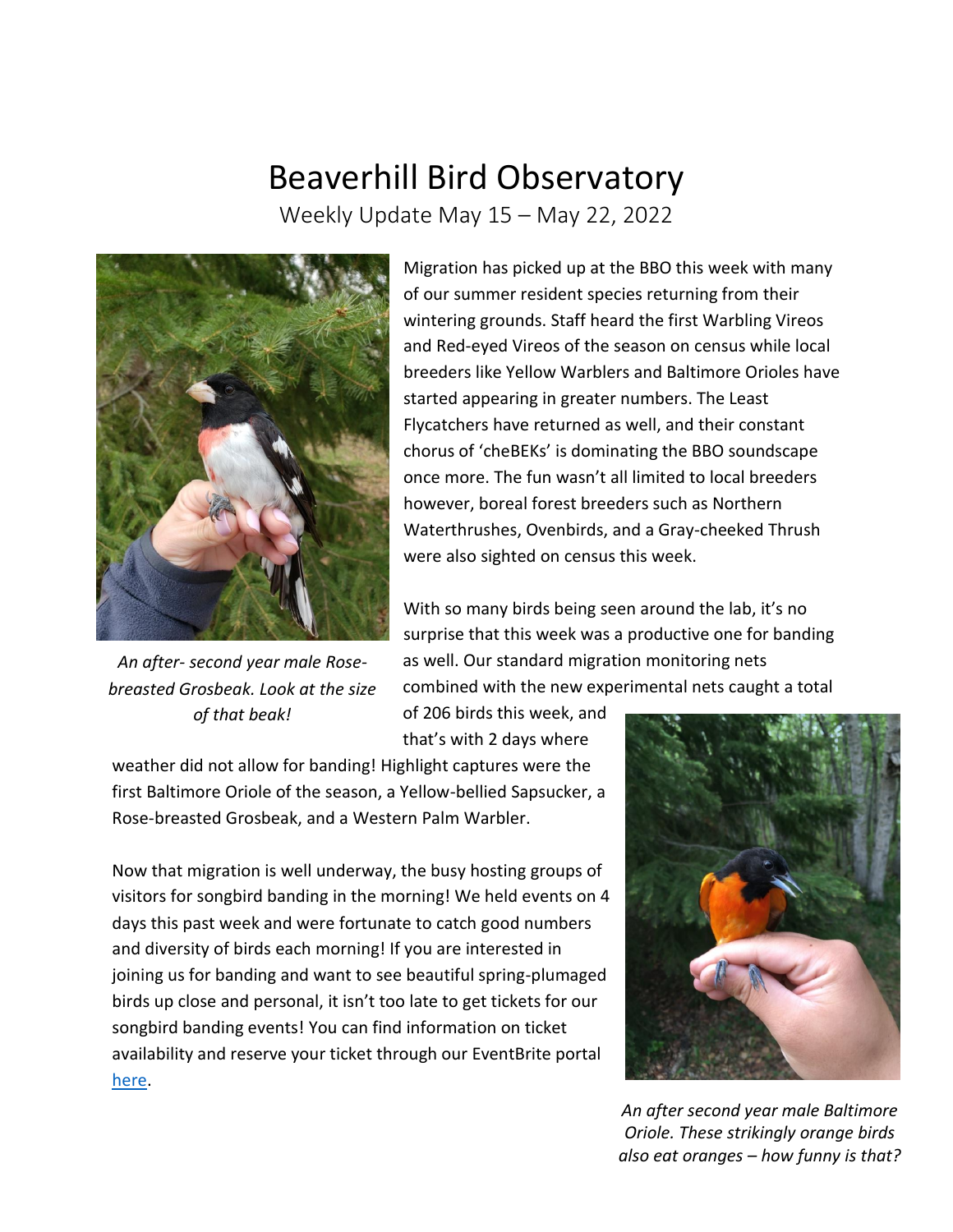| <b>Species</b>                | <b>Banded</b>           | Repeat <sup>1</sup>     | Return <sup>2</sup> | Foreign <sup>3</sup> | Other <sup>4</sup> | <b>Total</b>            |
|-------------------------------|-------------------------|-------------------------|---------------------|----------------------|--------------------|-------------------------|
| Least Flycatcher              | 18                      | $\overline{2}$          |                     |                      |                    | 20                      |
| American Robin                | $\overline{\mathbf{4}}$ |                         |                     |                      |                    | $\overline{\mathbf{4}}$ |
| Chipping Sparrow              | $\overline{\mathbf{4}}$ |                         |                     |                      |                    | $\overline{\mathbf{4}}$ |
| Clay-colored Sparrow          | 12                      | $\overline{\mathbf{3}}$ |                     |                      |                    | 15                      |
| Lincoln's Sparrow             | 6                       |                         |                     |                      |                    | 6                       |
| <b>Baltimore Oriole</b>       | $\overline{2}$          |                         | 1                   |                      |                    | 3                       |
| Yellow-bellied Sapsucker      | $\mathbf{1}$            |                         |                     |                      |                    | 1                       |
| House Wren                    | 3                       |                         |                     |                      |                    | 3                       |
| Swainson's Thrush             | 16                      |                         |                     |                      |                    | 16                      |
| Myrtle Warbler                | 12                      |                         |                     |                      |                    | 12                      |
| Savannah Sparrow              | $\mathbf{1}$            |                         |                     |                      |                    | 1                       |
| White-throated Sparrow        | 9                       |                         |                     |                      |                    | 9                       |
| <b>Blackpoll Warbler</b>      | 3                       |                         |                     |                      |                    | 3                       |
| Black-and-white Warbler       | $\mathbf{1}$            |                         |                     |                      |                    |                         |
| <b>Rose-breasted Grosbeak</b> | $\mathbf{1}$            |                         |                     |                      |                    |                         |
| <b>Brown-headed Cowbird</b>   |                         |                         | 1                   |                      |                    |                         |
| <b>Yellow Warbler</b>         | $\overline{2}$          | $\mathbf{1}$            |                     |                      |                    | 3                       |
| <b>TOTALS</b>                 | 95                      | 6                       | $\overline{2}$      | $\bf{0}$             | $\boldsymbol{0}$   | 103                     |

Table 1. Standard Migration Monitoring Banding Totals

389 net-hours

1 Banded recently (within 90 days) at the BBO

26.5 captures/100 net-hours

2 Banded at the BBO >90 days prior to recapture (e.g. in a previous year).

3 Banded at a location other than the BBO

4 Caught in a mist-net but not banded (e.g. escaped net).

| <b>Species</b>         | <b>Banded</b>  | Repeat <sup>1</sup> | Return <sup>2</sup> | Foreign <sup>3</sup> | Other <sup>4</sup> | <b>Total</b> |
|------------------------|----------------|---------------------|---------------------|----------------------|--------------------|--------------|
| <b>Yellow Warbler</b>  | 10             | л                   |                     |                      |                    | 11           |
| Chipping Sparrow       | 3              |                     |                     |                      |                    | 3            |
| Clay-colored Sparrow   | 55             | 6                   |                     |                      |                    | 64           |
| Song Sparrow           |                | $\overline{2}$      |                     |                      |                    | 3            |
| Least Flycatcher       | 3              |                     |                     |                      |                    | 5            |
| Orange-crowned Warbler | 3              |                     |                     |                      |                    | 3            |
| Lincoln's Sparrow      | $\overline{2}$ |                     |                     |                      |                    | $\mathbf{2}$ |
| White-throated Sparrow |                |                     |                     |                      |                    |              |

## Table 1. Experimental Nets Banding Totals